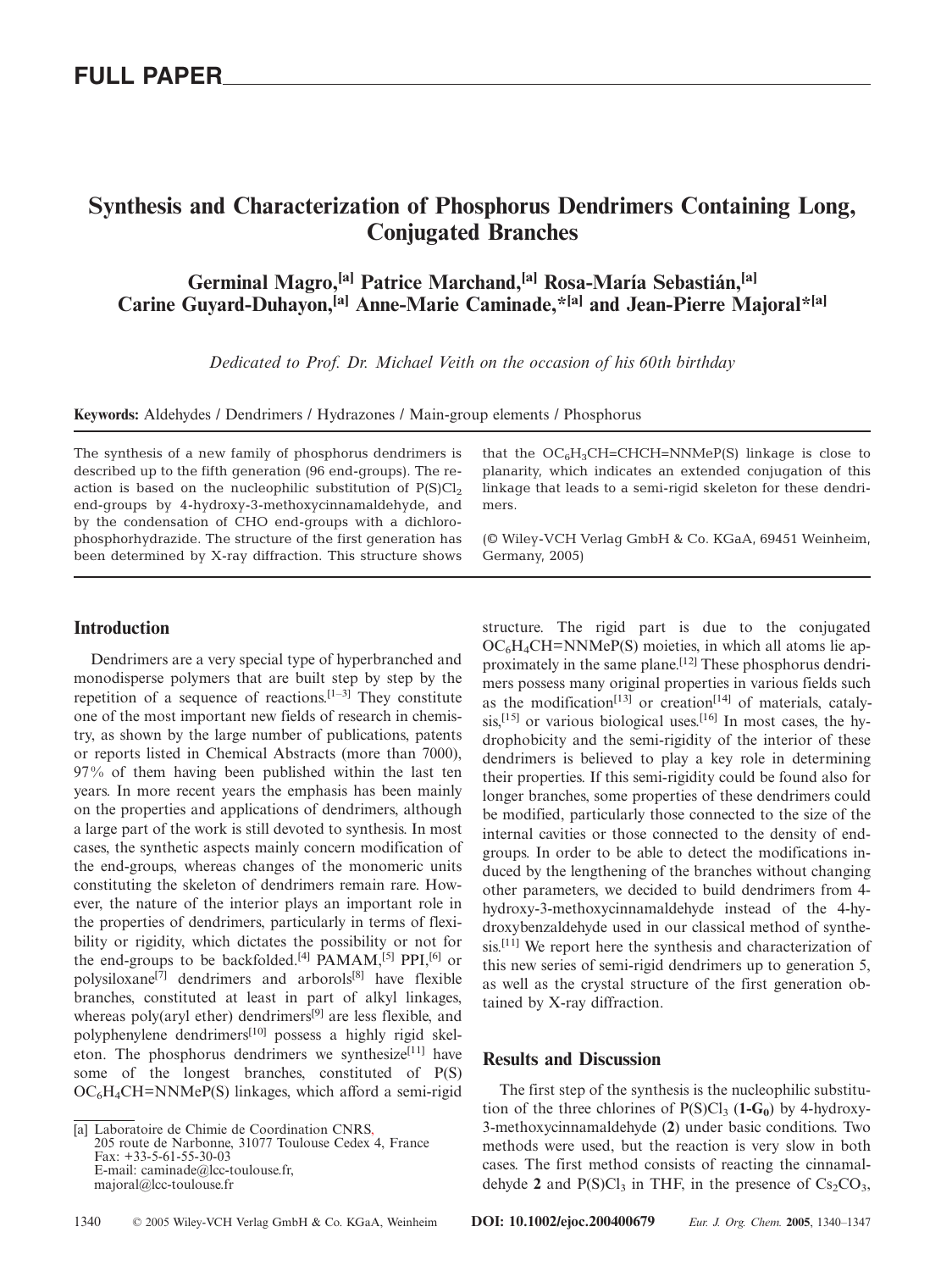for three days at room temperature. Under these conditions, dendrimer **1-G0**- was isolated in 52% yield after workup. The second method necessitates the preliminary synthesis of the sodium salt of 4-hydroxy-3-methoxycinnamaldehyde (**2-Na**), which is obtained by reaction of NaH with **2** in THF. A heterogeneous solution of this sodium salt in THF reacts with  $P(S)Cl<sub>3</sub>$  at 40 °C and this reaction needs five days to go to completion, as shown by  $^{31}P$  NMR monitoring of the crude solution; compound  $1-G_0'$  was isolated in 63% yield after workup (Scheme 1). This reaction is very slow, especially when compared to that involving the sodium salt of 4-hydroxybenzaldehyde, which reacts in a few hours at room temperature with  $P(S)Cl_3$ .<sup>[11]</sup> Thus, the methoxy group in the *ortho* position relative to the site of the reaction seems to have a major influence on the reaction rate.

The condensation reaction between the aldehyde groups of **1-G0**- and the phosphorhydrazide **3** is more rapid and occurs in 24 h at room temperature. The first generation of the dendrimer,  $1 - G_1$ , was isolated in good yield after workup (90%). The condensation reaction induces the total disappearance of the signals corresponding to the aldehydes in the  ${}^{1}$ H and  ${}^{13}$ C NMR spectra, as well as in the IR spectra. Furthermore, this reaction induces the appearance of a new signal in the <sup>31</sup>P NMR spectrum at  $\delta = 61.3$  ppm, which corresponds to the  $P(S)Cl<sub>2</sub>$  end-groups, besides the signal at  $\delta$  = 54.6 ppm corresponding to the core. In order to ascertain the structure of dendrimer **1-G1**, and, especially, to know whether the expected semi-rigidity of the lengthened branches is observed or not, single crystals suitable for Xray diffraction were grown from acetonitrile solution.

The CAMERON drawing of compound  $1-G<sub>1</sub>$  is shown in Figure 1; bond lengths are given in Table 1, and bond



Scheme 1.

angles in Table 2. Despite the long time needed for the nucleophilic substitution, it appears that there is no particular steric hindrance at the level of the core because the three methoxy groups move away from the central phosphorus (P1). Thus, the slowness of the nucleophilic substitution observed for the synthesis of  $1 - G_0'$  is more likely due to the electronic influence of the methoxy group than to its steric influence. The arrangement of atoms close to the core is relatively symmetric, but all three branches of  $1-G_1$  are different in the crystal, contrary to the structure of the related compound  $(S)P[OC_6H_4CH=NNMeP(S)Cl_2]$ <sub>3</sub> (4-G<sub>1</sub>), which has also been determined by X-ray diffraction and which has the symmetrical structure of a three-blade propeller.<sup>[12]</sup> However, all three  $OC<sub>6</sub>H<sub>3</sub>CH=CHCH=NNMeP$  branches are relatively planar, thus illustrating the expected rigidity



Figure 1. CAMERON drawing of **1-G1**.

 $1-G.$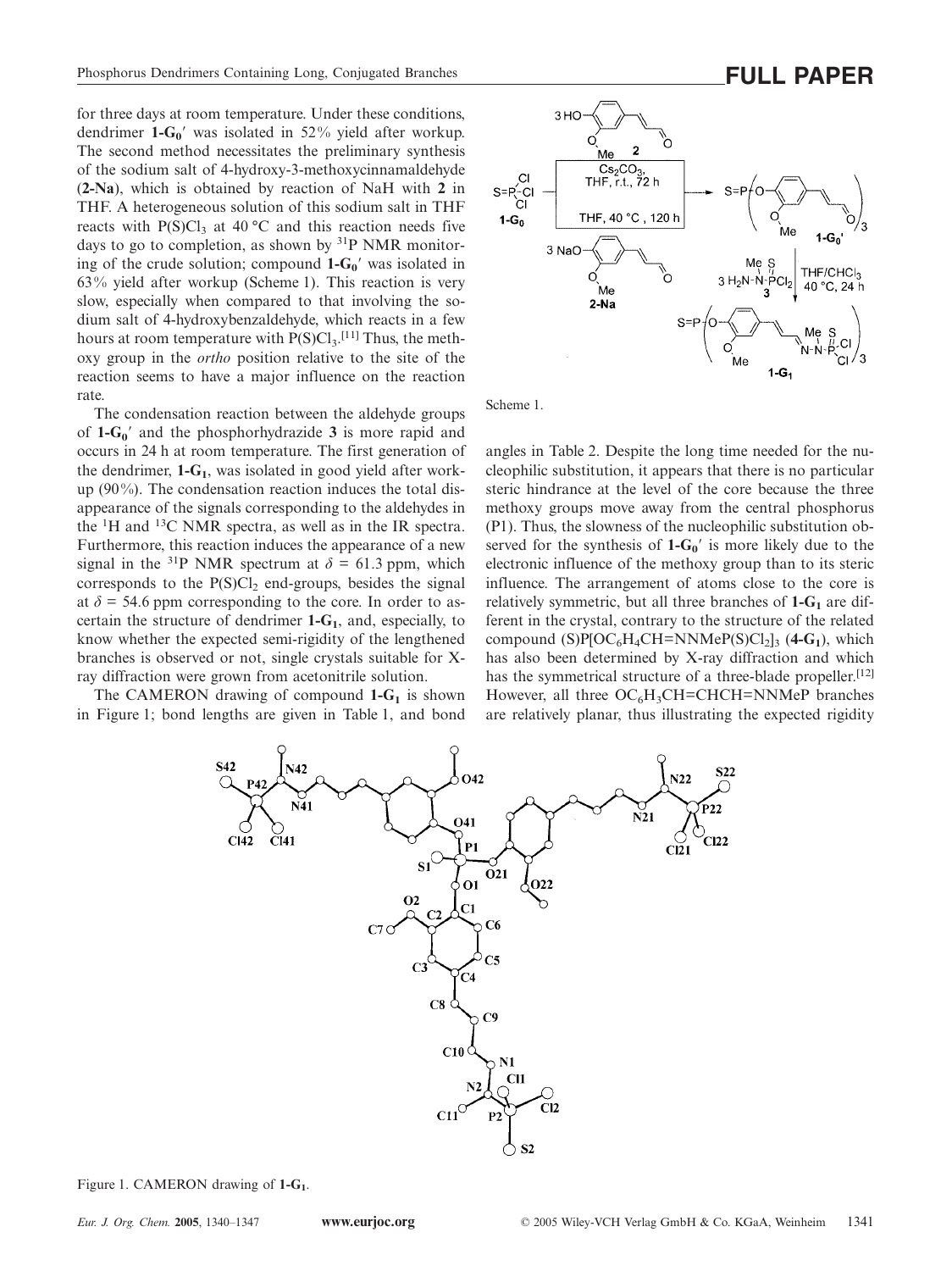Table 1. Bond lengths  $(\hat{A})$  for  $1-G_1$ .

| $P(1) - S(1)$    | 1.888(4)  | $C(22)-O(22)$    | 1.360(10) |
|------------------|-----------|------------------|-----------|
| $P(1) - O(1)$    | 1.573(6)  | $C(23) - C(24)$  | 1.395(12) |
| $P(1)$ –O(21)    | 1.572(6)  | $C(24) - C(25)$  | 1.401(11) |
| $P(1) - O(41)$   | 1.579(6)  | $C(24)-C(28)$    | 1.480(12) |
| $P(2) - S(2)$    | 1.887(4)  | $C(25)-C(26)$    | 1.396(12) |
| $P(2) - Cl(1)$   | 2.020(5)  | $C(27)-O(22)$    | 1.427(12) |
| $P(2)$ –Cl(2)    | 1.989(4)  | $C(28)-C(29)$    | 1.338(12) |
| $P(2) - N(2)$    | 1.644(8)  | $C(29) - C(30)$  | 1.460(13) |
| $C(1) - C(2)$    | 1.375(11) | $C(30) - N(21)$  | 1.272(11) |
| $C(1)$ – $C(6)$  | 1.381(11) | $C(31) - N(22)$  | 1.449(13) |
| $C(1)-O(1)$      | 1.407(10) | $N(21) - N(22)$  | 1.420(11) |
| $C(2) - C(3)$    | 1.387(12) | $P(42) - S(42)$  | 1.904(3)  |
| $C(2) - O(2)$    | 1.378(10) | $P(42) - C1(41)$ | 2.001(4)  |
| $C(3) - C(4)$    | 1.387(11) | $P(42) - C1(42)$ | 2.012(4)  |
| $C(4) - C(5)$    | 1.397(12) | $P(42) - N(42)$  | 1.643(7)  |
| $C(4)-C(8)$      | 1.463(13) | $C(41) - C(42)$  | 1.380(11) |
| $C(5)-C(6)$      | 1.364(12) | $C(41) - C(46)$  | 1.383(11) |
| $C(7)-O(2)$      | 1.410(10) | $C(41) - O(41)$  | 1.392(9)  |
| $C(8)-C(9)$      | 1.338(12) | $C(42) - C(43)$  | 1.381(11) |
| $C(9)$ – $C(10)$ | 1.431(12) | $C(42) - O(42)$  | 1.377(9)  |
| $C(10)-N(1)$     | 1.278(11) | $C(43) - C(44)$  | 1.397(11) |
| $C(11) - N(2)$   | 1.460(11) | $C(44) - C(45)$  | 1.401(12) |
| $N(1) - N(2)$    | 1.408(10) | $C(44)-C(48)$    | 1.454(11) |
| $P(22) - S(22)$  | 1.885(4)  | $C(45) - C(46)$  | 1.380(11) |
| $P(22) - C1(21)$ | 2.012(4)  | $C(47) - O(42)$  | 1.427(10) |
| $P(22) - Cl(22)$ | 1.990(4)  | $C(48) - C(49)$  | 1.331(11) |
| $P(22) - N(22)$  | 1.644(8)  | $C(49) - C(50)$  | 1.441(12) |
| $C(21) - C(22)$  | 1.386(11) | $C(50) - N(41)$  | 1.286(10) |
| $C(21) - C(26)$  | 1.357(11) | $C(51) - N(42)$  | 1.455(11) |
| $C(21) - O(21)$  | 1.409(9)  | $N(41) - N(42)$  | 1.411(9)  |
| $C(22) - C(23)$  | 1.382(11) |                  |           |

of this linkage. The branch linked to P2 is the most planar: the maximum deviations to the mean plane defined by the aromatic ring are  $-0.268 \text{ Å}$  for P2 and 0.169 Å for O1; the branch linked to P22 is the least planar: the maximum deviations to the mean plane defined by the aromatic ring are 1.976 Å for P22 and 1.343 Å for N22. All the CH=CH– CH=N linkages retain the all-*trans* configuration, thereby ensuring a maximum elongation of the branches. To the best of our knowledge, these arms are the longest ever reported for dendrimers characterized by X-ray diffraction (P1**···**P2 = 12.20 Å, P1**··**P22 = 12.49 Å, P1**···**P42 = 12.02 Å for dendrimer  $1-G_1$ ; cf 9 Å for  $4-G_1$ ). Furthermore, the distance between two arms in the same molecule is large (P2**···**P22 = 17.02 Å, P22**···**P42 = 23.86 Å, P42**···**P2 = 20.82 Å for dendrimer  $1-G_1$ ; cf 17 Å for  $4-G_1$ ). In the packing, two molecules appear to interact through two aromatic groups of each dendrimers ( $\pi-\pi$  interactions; Figure 2). In addition, short distances are found between the central sulfur atom (S1) of one molecule and a chlorine (Cl41) of another molecule, as well as between two chlorines of two molecules (Cl42 and Cl21) (Figure 3).

The very large distance between each end-group found in **1-G1** indicates that there should be no particular problem to continue the growth of the dendrimer. Starting from **1- G1**, the growth of the dendrimer was pursued by treatment with six equivalents of the salt **2-Na**. In this case also, the reaction is slow and again needs five days at 40 °C in THF to go to completion. The nucleophilic substitution induces a slight deshielding of the signal corresponding to the phos-

| $S(1) - P(1) - O(1)$      | 117.2(3)  | $C(23)-C(24)-C(25)$       | 120.0(8)   |
|---------------------------|-----------|---------------------------|------------|
| $S(1) - P(1) - O(21)$     | 118.4(2)  | $C(23) - C(24) - C(28)$   | 120.6(8)   |
| $O(1) - P(1) - O(21)$     | 100.3(3)  | $C(25)-C(24)-C(28)$       | 119.4(8)   |
| $S(1) - P(1) - O(41)$     | 117.3(3)  | $C(24)-C(25)-C(26)$       | 119.4(9)   |
| $O(1) - P(1) - O(41)$     | 99.8(3)   | $C(21) - C(26) - C(25)$   | 119.2(8)   |
| $O(21) - P(1) - O(41)$    | 100.4(3)  | $C(24)-C(28)-C(29)$       | 125.7(10)  |
| $S(2) - P(2) - Cl(1)$     | 113.5(2)  | $C(28) - C(29) - C(30)$   | 122.3(10)  |
| $S(2) - P(2) - Cl(2)$     | 115.1(2)  | $C(29) - C(30) - N(21)$   | 116.5(9)   |
| $Cl(1) - P(2) - Cl(2)$    | 101.0(2)  | $C(30) - N(21) - N(22)$   | 117.5(9)   |
| $S(2) - P(2) - N(2)$      | 115.8(3)  | $P(22) - N(22) - C(31)$   | 125.1(7)   |
| $C(1) - C(2) - C(3)$      | 118.6(8)  | $P(22) - N(22) - N(21)$   | 112.9(7)   |
| $C(1) - C(2) - O(2)$      | 116.0(8)  | $C(31) - N(22) - N(21)$   | 121.7(8)   |
| $C(3)-C(2)-O(2)$          | 125.4(8)  | $P(1) - O(21) - C(21)$    | 126.6(5)   |
| $C(2) - C(3) - C(4)$      | 121.3(8)  | $C(22) - O(22) - C(27)$   | 117.8(7)   |
| $C(3)-C(4)-C(5)$          | 118.4(9)  | $S(42) - P(42) - C1(41)$  | 114.43(17) |
| $C(3)-C(4)-C(8)$          | 119.6(8)  | $S(42) - P(42) - C1(42)$  | 115.51(18) |
| $C(5)-C(4)-C(8)$          | 122.0(8)  | $Cl(41) - P(42) - Cl(42)$ | 100.05(17) |
| $C(4) - C(5) - C(6)$      | 120.6(8)  | $S(42) - P(42) - N(42)$   | 114.9(3)   |
| $C(1) - C(6) - C(5)$      | 120.0(8)  | $Cl(41) - P(42) - N(42)$  | 105.9(3)   |
| $C(4) - C(8) - C(9)$      | 128.2(8)  | $Cl(42) - P(42) - N(42)$  | 104.4(3)   |
| $C(8)-C(9)-C(10)$         | 122.7(8)  | $C(42) - C(41) - C(46)$   | 121.2(8)   |
| $C(9)-C(10)-N(1)$         | 119.1(8)  | $C(42) - C(41) - O(41)$   | 116.8(7)   |
| $C(10)-N(1)-N(2)$         | 118.8(8)  | $C(46)-C(41)-O(41)$       | 121.9(8)   |
| $P(2) - N(2) - C(11)$     | 122.7(7)  | $C(41) - C(42) - C(43)$   | 119.6(7)   |
| $P(2) - N(2) - N(1)$      | 113.5(6)  | $C(41) - C(42) - O(42)$   | 115.0(7)   |
| $C(11) - N(2) - N(1)$     | 121.0(7)  | $C(43) - C(42) - O(42)$   | 125.3(8)   |
| $P(1) - O(1) - C(1)$      | 127.3(5)  | $C(42) - C(43) - C(44)$   | 120.4(8)   |
| $C(2) - O(2) - C(7)$      | 117.7(7)  | $C(43) - C(44) - C(45)$   | 118.9(7)   |
| $S(22) - P(22) - C1(21)$  | 113.7(2)  | $C(43) - C(44) - C(48)$   | 119.7(8)   |
| $S(22) - P(22) - Cl(22)$  | 115.4(2)  | $C(45)-C(44)-C(48)$       | 121.4(7)   |
| $Cl(21) - P(22) - Cl(22)$ | 99.85(19) | $C(44) - C(45) - C(46)$   | 120.6(8)   |
| $S(22) - P(22) - N(22)$   | 115.7(3)  | $C(41) - C(46) - C(45)$   | 119.3(8)   |
| $Cl(21) - P(22) - N(22)$  | 104.2(3)  | $C(44) - C(48) - C(49)$   | 126.2(9)   |
| $Cl(22) - P(22) - N(22)$  | 106.1(3)  | $C(48) - C(49) - C(50)$   | 123.6(9)   |
| $C(22) - C(21) - C(26)$   | 122.3(8)  | $C(49) - C(50) - N(41)$   | 117.1(8)   |
| $C(22) - C(21) - O(21)$   | 114.7(8)  | $C(50)-N(41)-N(42)$       | 118.0(8)   |
| $C(26)-C(21)-O(21)$       | 122.2(7)  | $P(42) - N(42) - C(51)$   | 124.3(6)   |
| $C(21) - C(22) - C(23)$   | 119.2(8)  | $P(42) - N(42) - N(41)$   | 113.3(6)   |
| $C(21) - C(22) - O(22)$   | 115.5(7)  | $C(51) - N(42) - N(41)$   | 122.3(7)   |
| $C(23) - C(22) - O(22)$   | 125.3(8)  | $P(1)$ -O(41)-C(41)       | 123.9(5)   |
| $C(22) - C(23) - C(24)$   | 119.6(8)  | $C(42) - O(42) - C(47)$   | 117.4(6)   |

Table 2. Bond angles (°) for **1-G1**.

phorus that undergo the reaction, from  $\delta = 61.3$  ppm for 1- $G_1$  to  $\delta = 62.0$  ppm for  $1 - G_1'$  in the <sup>31</sup>P NMR spectra. The <sup>1</sup>H NMR spectrum of **1-G**<sup>'</sup><sub>1</sub> shows that the CH=CH linkages included in CH=CH–CH=O and in CH=CH–CH=N linkages have retained their (*E*)-configuration as expected, as shown by the value of the  ${}^{3}J_{\text{H,H}}$  coupling constant (15.9 Hz). The condensation reaction with the phosphorhydrazide **3** and the nucleophilic substitution were each repeated four times from  $1 - G_1'$  to afford finally the fifth generation dendrimer **1-G<sub>5</sub>** (96 aldehyde end-groups; Scheme 2).

In all cases the nucleophilic substitution is slow, but we do not observe a lengthening of the reaction time with increasing generations. This suggests that there is no increase in the steric hindrance, and the slowness of the reaction is due to electronic influences and not to steric constraints. Obviously, all the intermediate compounds shown in Scheme 2 were isolated and characterized by multinuclear NMR and IR spectroscopy, and elemental analysis. <sup>31</sup>P NMR spectroscopy appears, as usual, to be a very sensitive tool.[17] It is especially useful during the nucleophilic substitution. Indeed, on going from the  $P(S)Cl_2$  end-groups ( $\delta$  = 61.3 ppm) to the P(S)(OAr)<sub>2</sub> end-groups ( $\delta$  = 62.0 ppm), a signal corresponding to the intermediate  $P(S)Cl(OAr)$  ( $\delta$  = 67 ppm) is always observed, and disappears when the reac-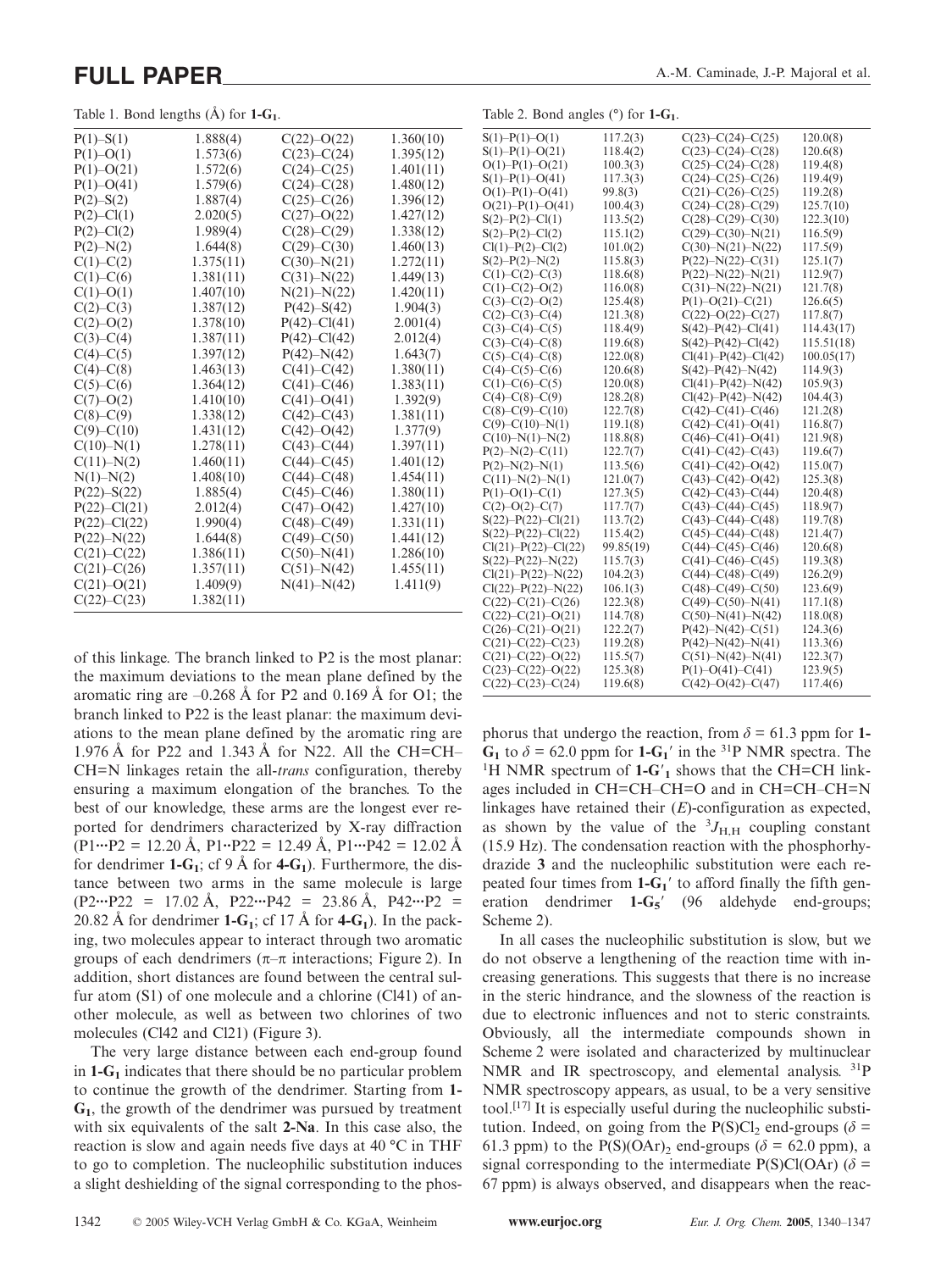

Figure 2.  $\pi-\pi$  interactions between two molecules of **1-G**<sub>1</sub>.



Figure 3. Short distances found in the crystal of **1-G1**.

tion has gone to completion. Interestingly, the condensation reaction with the phosphorhydrazide **3** is also detectable by <sup>31</sup>P NMR spectroscopy: it produces a slight deshielding from  $\delta = 62.0$  ppm to  $\delta \approx 62.5$  ppm for the phosphorus that bears the cinnamaldehyde groups, despite the very long distance (9 bonds!) between these phosphorus centres and the sites of reaction. Furthermore, at this step, <sup>1</sup>H NMR spectroscopy shows the total disappearance of the signals corresponding to the aldehydes. The signals corresponding to the CH=CH linkages are not detected by <sup>1</sup>H NMR spectroscopy due to overlap of signals. However, we have already shown for phosphorus dendrimers containing photoisomerisable azobenzene linkages as branches that dramatic changes occur in the 31P NMR spectra upon isomerization;[18] this phenomenon is not observed for compounds **1- G***n*, thus the *trans* configuration is retained.

All reactions are quantitative on the crude products: NMR monitoring shows the total disappearance of the signals corresponding to the dendrimer end-groups at each step. However, the yields of isolated products are not quantitative due to several washings carried out to eliminate the (slight) excess of reagents used. The yields of isolated compounds after the condensation steps are always better than the yields after the nucleophilic substitution steps because an excess of the salt **2-Na** is used in order to accelerate the reaction, and the total elimination of this excess by successive washings also eliminates part of the dendrimer.

### **Conclusions**

We have reported the synthesis of a new family of dendrimers made of very long branches containing 11 bonds between each branching point. The determination of the structure of the first generation by X-ray diffraction shows that these long branches are relatively planar due to their conjugation, thereby providing a semi-rigid skeleton to the dendrimers. To the best of our knowledge the length of each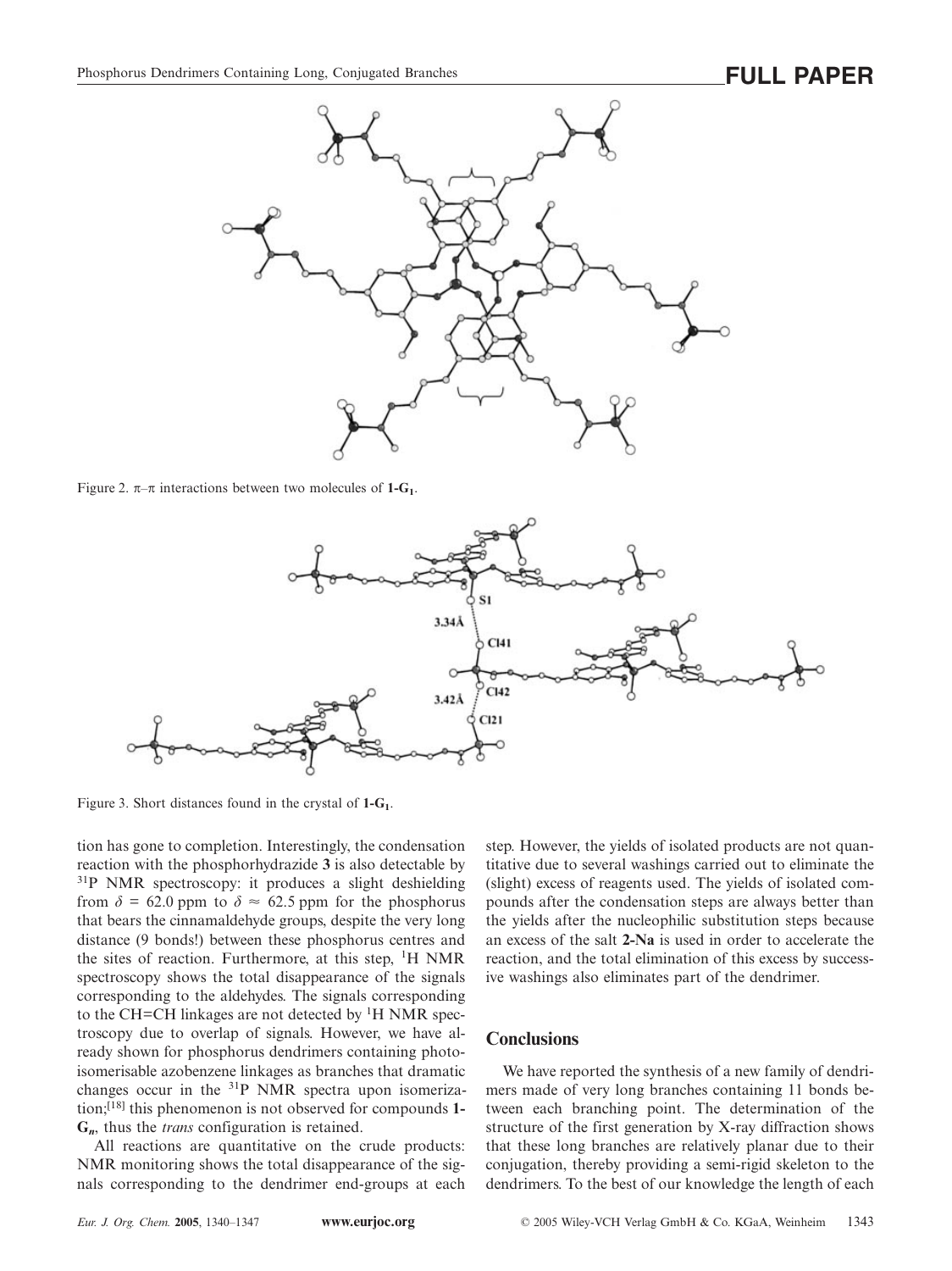

Scheme 2.

arm  $(12 \text{ Å})$  is the largest value determined by X-ray diffraction for any type of regular dendrimer. The synthesis has been carried out up to the fifth generation, thus demonstrating the viability of the synthetic pathway up to high generations. No steric hindrance is observed, and the synthesis could have been pursued, although the lengthy nucleophilic substitution process did not incite us to continue the growth. The compounds obtained are large enough to possess all the properties of dendrimers, and work is in progress to compare the properties of these new compounds with those of dendrimers having shorter branches.

### **Experimental Section**

**General Remarks:** All manipulations were carried out with standard high-vacuum and dry-argon techniques. The solvents were freshly dried and distilled (THF and diethyl ether over sodium/ benzophenone; pentane and  $CH<sub>2</sub>Cl<sub>2</sub>$  over phosphorus pentoxide; toluene over sodium). All experiments were protected against light by aluminium foils.  ${}^{1}H$ ,  ${}^{13}C$  and  ${}^{31}P$  NMR spectra were recorded with Bruker AC 200, AC 250, DPX 300 or AMX 400 spectrometers. References for NMR chemical shifts are  $85\%$  H<sub>3</sub>PO<sub>4</sub> for <sup>31</sup>P

and  $\text{SiMe}_4$  for <sup>1</sup>H and <sup>13</sup>C NMR spectroscopy. The assignment of <sup>13</sup>C NMR signals was performed using  $J_{\text{mod}}$ , two dimensional HMBC, and HMQC, Broad Band or CW 31P decoupling experiments where necessary. The numbering scheme used for the NMR assignments is shown in Figure 4.

**Dendrimer** (1-G<sub>0</sub>'). First Method: Thiophosphoryl trichloride (313 μL, 3.08 mmol) was added under argon to a solution of cinnamaldehyde (1.65 g, 9.26 mmol, 3 equiv.) and  $Cs_2CO_3$  (2.93 g, 9.5 mmol, 4 equiv.) in anhydrous THF (10 mL). The suspension was stirred for 3 d at room temp. The solution was half evaporated and dichloromethane was added (10 mL). The solution was filtered twice and the resulting orange solution was evaporated. The crude solid was dissolved in THF and a large amount of pentane was added, the suspension was vigorously stirred and the solvent was removed. The solid was washed again with THF/pentane and then with  $Et<sub>2</sub>O$  (two times) and finally with ethanol. Yield: 52%, paleyellow solid.

**Second Method:** Thiophosphoryl chloride (0.15 mL, 1.5 mmol) was added to a heterogeneous solution of the sodium salt of 4-hydroxy-3-methoxycinnamaldehyde (1 g, 5 mmol, obtained by reaction of 1 equiv. of NaH with 4-hydroxy-3-methoxycinnamaldehyde) in THF. The resulting mixture was stirred for 5 d at 40 °C. The heterogeneous solution was then centrifuged for 30 min at 10 000 rpm.



Figure 4. Numbering used for the NMR spectra.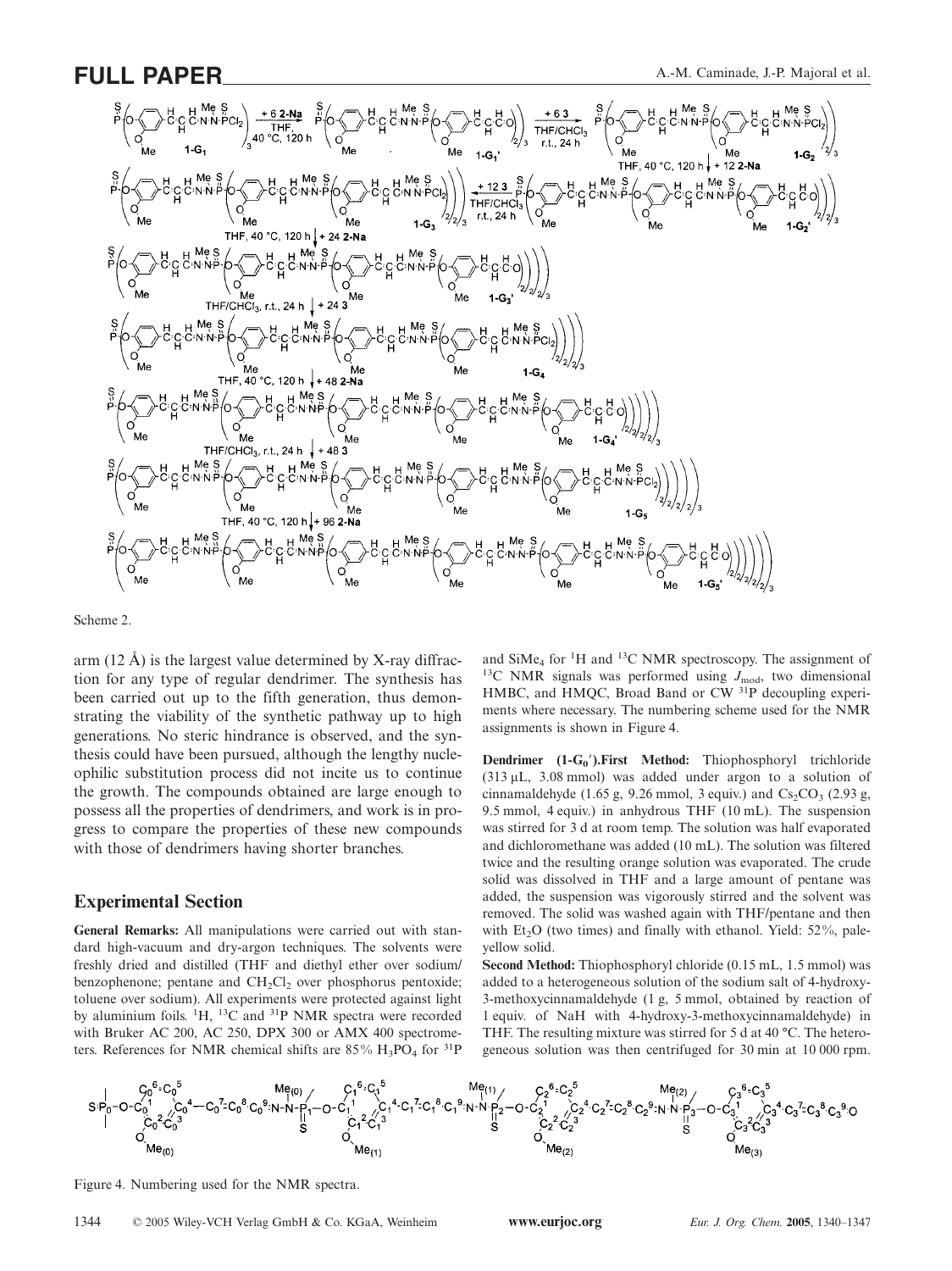The solution was recovered, evaporated to dryness, and washed three times with THF/pentane (1:5). Yield: 63%, pale-yellow powder, m.p. 196–198 °C. <sup>1</sup>H NMR (CDCl<sub>3</sub>, 200.1 MHz):  $\delta$  = 3.87 (s, 9 H, O-Me<sub>0</sub>), 6.66 (dd, <sup>3</sup> $J_{\text{H,Htrans}}$  = 15.9, <sup>3</sup> $J_{\text{H,H}}$  = 7.6 Hz, 3 H, H- $C_0^8$ ), 7.15 (s, 3 H, H-C<sub>0</sub><sup>3</sup>), 7.17 (d, <sup>3</sup> $J_{H,H}$  = 8 Hz, 3 H, H-C<sub>0</sub><sup>5</sup>), 7.44  $(d, {}^{3}J_{\text{H,Htrans}} = 15.9 \text{ Hz}, 3 \text{ H}, \text{H-C}_0^{\degree}$ ), 7.55 (dd,  ${}^{3}J_{\text{H,H}} = 8, {}^{4}J_{\text{H,P}} =$ 1.5 Hz, 3 H, H-C<sub>0</sub><sup>6</sup>), 9.69 (d, <sup>3</sup> $J_{H,H}$  = 7.6 Hz, 3 H, H-C<sub>0</sub><sup>9</sup>) ppm. <sup>13</sup>C{<sup>1</sup>H} NMR (CDCl<sub>3</sub>, 62.9 MHz):  $\delta$  = 56.1 (s, O-Me<sub>0</sub>), 111.8 (s,  $C_0^3$ ), 121.7 (s,  $C_0^5$ ), 122.9 (d,  ${}^3J_{C,P} = 1$  Hz,  $C_0^6$ ), 128.8 (s,  $C_0^8$ ), 132.4 (s, C<sub>0</sub><sup>4</sup>), 142.1 (d, <sup>2</sup>J<sub>C,P</sub> = 7.8 Hz, C<sub>0</sub><sup>1</sup>), 151.6 (s, C<sub>0</sub><sup>7</sup>, C<sub>0</sub><sup>2</sup>), 193.3 (s,  $C_0^9$ ) ppm. <sup>31</sup>P{<sup>1</sup>H} NMR (CDCl<sub>3</sub>, 81.01 MHz):  $\delta$  = 53.8 (s, P<sub>0</sub>) ppm. IR (KBr):  $v_{C=O} = 1671 \text{ cm}^{-1}$ . C<sub>30</sub>H<sub>27</sub>O<sub>9</sub>PS (594.6): calcd. C 60.60, H 4.58; found C 60.68, H 4.61.

General Method for the Synthesis of Dendrimers with P(S)Cl<sub>2</sub> End-**Groups (Series G<sub>n</sub>) (** $n = 1-5$ **):** A solution of H<sub>2</sub>NNMeP(S)Cl<sub>2</sub> (10% excess) in CHCl<sub>3</sub> was added at room temp. to a solution of dendrimer  $1 - G_{n-1}$ <sup>'</sup> dissolved in a minimum amount of THF. The resulting solution was stirred for 24 h at room temperature then evaporated to dryness, and the resulting powder was washed at least three times with diethyl ether/pentane (1:5), to afford dendrimer **1- G***<sup>n</sup>* as a pale-yellow powder.

**General Method for the Synthesis of Dendrimers with CHO End-Groups (Series G**<sub>*n*</sub><sup> $\prime$ </sup>) ( $n = 1-5$ ): The dendrimer  $1-G_n$  dissolved in a minimum amount of THF was added to a heterogeneous solution of the sodium salt of 4-hydroxy-3-methoxycinnamaldehyde (10% excess) in THF. The resulting mixture was stirred for 5 d at 40 °C. The heterogeneous solution was centrifuged, and the solution was recovered, evaporated to dryness, and washed three times with THF/pentane (1:5).

**Dendrimer 1-G<sub>1</sub>:** Yield: 90%, pale-yellow powder. Single crystals suitable for X-ray diffraction were grown from a saturated acetonitrile solution at room temperature. <sup>1</sup>H NMR (CDCl<sub>3</sub>, 200.1 MHz):  $\delta$  = 3.44 (d, <sup>3</sup> $J_{\text{H,P}}$  = 13.9 Hz, 9 H, N-Me<sub>0</sub>), 3.87 (s, 9 H, O-Me<sub>0</sub>), 6.87 (d,  ${}^{3}J_{\text{H,Htrans}}$  = 16.0 Hz, 3 H, H-C<sub>0</sub><sup>7</sup>), 7.00 (dd,  ${}^{3}J_{\text{H,Htrans}}$  =  $16.0, \, 3J_{\text{H,H}} = 8.0 \text{ Hz}, \, 3 \text{ H}, \, \text{H-C}_0^8$ ), 7.03 (d,  $3J_{\text{H,H}} = 8.4 \text{ Hz}, \, 3 \text{ H}, \,$  $H-C_0^{\ 5}$ ), 7.11 (s, 3 H,  $H-C_0^{\ 3}$ ), 7.50 (dd,  ${}^3J_{H,H} = 8.4, {}^4J_{H,P} = 1.7$  Hz, 3 H, H-C<sub>0</sub><sup>6</sup>), 7.56 (dd, <sup>3</sup>J<sub>H,H</sub> = 8, <sup>4</sup>J<sub>H,P</sub> = 2.3 Hz, 3 H, H-C<sub>0</sub><sup>9</sup>) ppm. <sup>13</sup>C{<sup>1</sup>H} NMR (CDCl<sub>3</sub>, 62.9 MHz):  $\delta = 32.1$  (d, <sup>2</sup>J<sub>C,P</sub> = 11.8 Hz, N-Me<sub>0</sub>), 56.1 (s, O-Me<sub>0</sub>), 110.3 (s, C<sub>0</sub><sup>3</sup>), 120.2 (s, C<sub>0</sub><sup>5</sup>), 122.6 (d,  ${}^{3}J_{\text{C,P}} = 3.7 \text{ Hz}, \text{ C}_0^{\text{6}}$ , 125.4 (s, C<sub>0</sub><sup>8</sup>), 134.1 (s, C<sub>0</sub><sup>4</sup>), 138.8 (s, C<sub>0</sub><sup>7</sup>), 140.6 (d,  $^2J_{\text{C,P}} = 7.3 \text{ Hz}, \text{C}_0^1$ ), 144.2 (d,  $^3J_{\text{C,P}} = 19.6 \text{ Hz}, \text{C}_0^9$ ), 151.3  $(d, {}^{3}J_{C,P} = 5.8 \text{ Hz}, C_0^2)$  ppm.  ${}^{31}P\{{}^{1}H\}$  NMR (CDCl<sub>3</sub>, 81.01 MHz):  $\delta$  = 54.6 (s, P<sub>0</sub>), 61.3 (s, P<sub>1</sub>) ppm. C<sub>33</sub>H<sub>36</sub>Cl<sub>6</sub>N<sub>6</sub>O<sub>6</sub>P<sub>4</sub>S<sub>4</sub> (1077.6): calcd. C 36.78, H 3.37, N 7.80; found C 36.82, H 3.39, N 7.76.

**Dendrimer 1-G<sub>1</sub><sup>'</sup>:** Yield: 80%, pale-yellow powder, m.p. 165– 166 °C. <sup>1</sup>H NMR (CDCl<sub>3</sub>, 250.1 MHz):  $\delta = 3.42$  (d, <sup>3</sup>J<sub>H,P</sub> = 10.5 Hz, 9 H, N-Me<sub>0</sub>), 3.83 (s, 9 H, O-Me<sub>0</sub>), 3.87 (s, 18 H, O-Me<sub>1</sub>), 6.64 (dd,  ${}^{3}J_{\text{H,Htrans}} = 15.9, {}^{3}J_{\text{H,H}} = 7.6 \text{ Hz}, 6 \text{ H}, \text{H-C1}^8$ ), 6.81 (d,  ${}^{3}J_{\text{H,Htrans}} = 15.9 \text{ Hz}, 3 \text{ H}, \text{H} \text{-C}_{0}^{7}$ ), 7.00 (m, 6 H, H-C<sub>0</sub><sup>8</sup>, H-C<sub>0</sub><sup>5</sup>), 7.08 (s, 3 H, H-C<sub>0</sub><sup>3</sup>), 7.12 (s, 6 H, H-C<sub>1</sub><sup>3</sup>), 7.13 (d, <sup>3</sup>J<sub>H,H</sub> = 8.8 Hz, 6 H, H-C<sub>1</sub><sup>5</sup>), 7.36 (dd, <sup>3</sup> $J_{H,H}$  = 8.8, <sup>4</sup> $J_{H,P}$  = 1.7 Hz, 6 H, H-C<sub>1</sub><sup>6</sup>), 7.41 (d,  ${}^{3}J_{\text{H,Htrans}}$  = 15.9 Hz, 6 H, H-C<sub>1</sub><sup>7</sup>), 7.47 (dd,  ${}^{3}J_{\text{H,H}}$  = 8.4,  ${}^{4}L_{\text{H}}$  = 1.6 Hz, 3 H, H-C<sub>1</sub><sup>6</sup>), 7.59 (dd,  ${}^{3}L_{\text{H}}$  = 8.7,  ${}^{4}L_{\text{H}}$  = 1.8 Hz  $J_{\text{H,P}}$  = 1.6 Hz, 3 H, H-C<sub>0</sub><sup>6</sup>), 7.59 (dd, <sup>3</sup> $J_{\text{H,H}}$  = 8.7, <sup>4</sup> $J_{\text{H,P}}$  = 1.8 Hz, 3 H, H-C<sub>0</sub><sup>9</sup>), 9.67 (d, <sup>3</sup>J<sub>H,H</sub> = 7.6 Hz, 6 H, H-C<sub>1</sub><sup>9</sup>) ppm. <sup>13</sup>C{<sup>1</sup>H} NMR (CDCl<sub>3</sub>, 62.9 MHz):  $\delta = 32.8$  (d, <sup>2</sup>J<sub>C,P</sub> = 11.8 Hz, N-Me<sub>0</sub>), 56.0 (s, O-Me<sub>0</sub>), 56.2 (s, O-Me<sub>1</sub>), 110.0 (s, C<sub>0</sub><sup>3</sup>), 111.9 (s, C<sub>1</sub><sup>3</sup>), 119.9  $(s, C_0^5)$ , 121.8  $(s, C_1^5)$ , 122.5  $(d, {}^3J_{C,P} = 3.1 \text{ Hz}, C_0^6)$ , 122.9  $(d, {}^3J_{C,P}$  $=$  3.7 Hz, C<sub>1</sub><sup>6</sup>), 126.4 (s, C<sub>0</sub><sup>8</sup>), 128.5 (s, C<sub>1</sub><sup>8</sup>), 132.0 (s, C<sub>1</sub><sup>4</sup>), 134.6  $(s, C_0^4)$ , 136.5  $(s, C_0^7)$ , 140.3  $(d, {}^2J_{C,P} = 7.8 \text{ Hz}, C_0^1)$ , 141.8  $(d, {}^3J_{C,P}$  $= 15.3$  Hz, C<sub>0</sub><sup>9</sup>), 142.3 (d, <sup>2</sup>J<sub>C,P</sub> = 7.7 Hz, C<sub>1</sub><sup>1</sup>), 151.3 (d, <sup>3</sup>J<sub>C,P</sub> = 5.8 Hz, C<sub>0</sub><sup>2</sup>), 151.7 (d, <sup>3</sup>J<sub>C,P</sub> = 6 Hz, C<sub>1</sub><sup>2</sup>), 151.9 (s, C<sub>1</sub><sup>7</sup>), 193.4 (s,  $C_1^9$ ) pm. <sup>31</sup>P{<sup>1</sup>H} NMR (CDCl<sub>3</sub>, 81.01 MHz):  $\delta$  = 54.7 (s, P<sub>0</sub>), 62.0

(s, P<sub>1</sub>) ppm. IR (KBr):  $v_{C=O} = 1676 \text{ cm}^{-1}$ . C<sub>93</sub>H<sub>90</sub>N<sub>6</sub>O<sub>24</sub>P<sub>4</sub>S<sub>4</sub> (1928): calcd. C 57.94, H 4.71, N 4.36; found C 58.06, H 4.77, N 4.31.

**Dendrimer 1-G<sub>2</sub>:** Yield: 85%, pale-yellow powder. <sup>1</sup>H NMR  $(CDCl_3, 250.1 \text{ MHz}$ :  $\delta = 3.44 \text{ (d, }^3 J_{H,P} = 14.0 \text{ Hz, } 27 \text{ H, N-Me}_0$ , N-Me<sub>1</sub>), 3.83 (s, 9 H, O-Me<sub>0</sub>), 3.86 (s, 18 H, O-Me<sub>1</sub>), 7.00 (m, 36 H, H-C=), 7.29 (d,  ${}^{3}J_{\text{H,H}}$  = 8.2 Hz, 6 H, H-C<sub>1</sub><sup>6</sup>), 7.52 (m, 12 H, H-C=) ppm. <sup>13</sup>C{<sup>1</sup>H} NMR (CDCl<sub>3</sub>, 62.9 MHz):  $\delta$  = 32.1 (d, <sup>2</sup>J<sub>C,P</sub> = 10.5 Hz, N-Me<sub>1</sub>), 32.8 (d, <sup>2</sup>J<sub>C,P</sub> = 9.8 Hz, N-Me<sub>0</sub>), 56.1 (s, O-Me<sub>0</sub>), 56.2 (s, O-Me<sub>1</sub>), 110.0 (s, C<sub>0</sub><sup>3</sup>), 110.2 (s, C<sub>1</sub><sup>3</sup>), 120.0 (s, C<sub>0</sub><sup>5</sup>), 120.3 (s, C<sub>1</sub><sup>5</sup>), 122.4 (d, <sup>3</sup> $J_{C,P}$  = 3.9 Hz, C<sub>0</sub><sup>6</sup>), 122.6 (d, <sup>3</sup> $J_{C,P}$  = 4.0 Hz,  $C_1^{\{6\}}$ , 125.3 (s,  $C_1^{\{8\}}$ ), 126.6 (s,  $C_0^{\{8\}}$ ), 134.0 (s,  $C_1^{\{4\}}$ ), 134.6 (s,  $C_0^{\{4\}}$ ), 136.3 (s, C<sub>0</sub><sup>7</sup>), 138.9 (s, C<sub>1</sub><sup>7</sup>), 140.6 (d, <sup>2</sup>J<sub>C,P</sub> = 7.8 Hz, C<sub>0</sub><sup>1</sup>), 140.8  $(d, {}^{2}J_{C,P} = 7.8 \text{ Hz}, C_1^{1}), 141.5 (d, {}^{3}J_{C,P} = 13.8 \text{ Hz}, C_0^{9}), 144.3 (d,$  ${}^{3}J_{\text{C,P}} = 14.0 \text{ Hz}, \text{ C}_1^{\text{o}}$ , 151.3 (d,  ${}^{3}J_{\text{C,P}} = 5.5 \text{ Hz}, \text{ C}_0^{\text{o}}$ ), 151.6 (d,  ${}^{3}J_{\text{C,P}}$  $=$  5.6 Hz, C<sub>1</sub><sup>2</sup>) ppm. <sup>31</sup>P{<sup>1</sup>H} NMR (CDCl<sub>3</sub>, 81.01 MHz):  $\delta$  = 54.8 (s, P<sub>0</sub>), 61.4 (s, P<sub>2</sub>), 62.7 (s, P<sub>1</sub>) ppm.  $C_{99}H_{108}C_{12}N_{18}O_{18}P_{10}S_{10}$ (2894): calcd. C 41.09, H 3.76, 8.71; found C 41.21, H 3.82, N 8.65.

**Dendrimer 1-G<sub>2</sub>':** Yield: 81%, pale-yellow powder. <sup>1</sup>H NMR  $(CDCl_3, 250.1 \text{ MHz}$ :  $\delta = 3.42 \text{ (d, }^3 J_{H,P} = 10.3 \text{ Hz, } 27 \text{ H, N-Me}_0$ , N-Me<sub>1</sub>), 3.85 (br. s, 63 H, O-Me<sub>0</sub>, O-Me<sub>1</sub>, O-Me<sub>2</sub>), 6.63 (dd,  $J_{\text{H,Htrans}} = 15.8, \,^{3} J_{\text{H,H}} = 7.7 \text{ Hz}, \, 12 \text{ H}, \, \text{H-C}_2^{\text{8}}$ ), 6.70–7.60 (m, 102) H, H-C=), 9.67 (d,  ${}^{3}J_{\text{H,H}}$  = 7.6 Hz,12 H, H-C<sub>2</sub><sup>9</sup>) ppm. <sup>13</sup>C{<sup>1</sup>H} NMR (CDCl<sub>3</sub>, 50.3 MHz):  $\delta = 32.6$  (d, <sup>2</sup>J<sub>C,P</sub> = 12 Hz, N-Me<sub>0</sub>, N-Me<sub>1</sub>), 55.8 (s, O-Me<sub>0</sub>), 55.9 (s, O-Me<sub>1</sub>), 56.0 (s, O-Me<sub>2</sub>), 109.8 (br. s,  $C_0^3$ ,  $C_1^3$ ), 111.6 (s,  $C_2^3$ ), 119.9 (br. s,  $C_0^5$ ,  $C_1^5$ ), 121.6 (s,  $C_2^5$ ), 123.2 (br. s,  $C_0^6$ ,  $C_1^6$ ), 123.7 (d,  ${}^3J_{C,P} = 3.5$  Hz,  $C_2^6$ ), 126.0 (br. s,  $C_0^8$ ,  $C_1^8$ ), 128.3 (s,  $C_2^8$ ), 131.8 (s,  $C_2^4$ ), 134.2 (br. s,  $C_0^4$ ,  $C_1^4$ ), 136.5  $(s, C_0^7, C_1^7)$ , 140.2 (br. s,  $C_0^1, C_1^1$ ), 141.8 (br. s,  $C_0^9, C_1^9$ ), 142.2 (d,  ${}^{2}J_{\text{C,P}}$  = 7.3 Hz, C<sub>2</sub><sup>1</sup>), 151.2 (br. s, C<sub>0</sub><sup>2</sup>, C<sub>1</sub><sup>2</sup>), 151.6 (d, <sup>3</sup> $J_{\text{C,P}}$  = 5.9 Hz,  $C_2^2$ ), 151.8 (s,  $C_2^7$ ), 193.3 (s,  $C_2^9$ ) ppm. <sup>31</sup>P{<sup>1</sup>H} NMR (CDCl<sub>3</sub>, 81.01 MHz):  $\delta = 54.7$  (s, P<sub>0</sub>), 62.0 (s, P<sub>2</sub>), 62.5 (s, P<sub>1</sub>) ppm. IR (KBr):  $v_{C=O} = 1676 \text{ cm}^{-1}$ .  $C_{219}H_{216}N_{18}O_{54}P_{10}S_{10}$  (4595): calcd. C 57.25, H 4.74, N 5.49; found C 57.33, H 4.81, N 5.41.

Dendrimer 1-G<sub>3</sub>: Yield: 83%, pale-yellow powder. <sup>1</sup>H NMR (CDCl<sub>3</sub>, 250.1 MHz):  $\delta = 3.41$  (br. d,  $^{3}J_{\text{H,P}} = 11.5$  Hz, 63 H, N- $Me<sub>0</sub>$ , N-Me<sub>1</sub>, N-Me<sub>2</sub>), 3.85 (br. s, 63 H, O-Me<sub>0</sub>, O-Me<sub>1</sub>, O-Me<sub>2</sub>), 6.80–7.60 (m, 126 H, H-C=) ppm.  ${}^{13}C(^{1}H)$  NMR (CDCl<sub>3</sub>, 62.9 MHz):  $\delta = 32.1$  (d,  ${}^{2}J_{C,P} = 13.6$  Hz, N-Me<sub>2</sub>), 32.8 (d,  ${}^{2}J_{C,P} =$ 10.9 Hz, N-Me<sub>0</sub>, N-Me<sub>1</sub>), 56.2 (s, O-Me<sub>0</sub>, O-Me<sub>1</sub>, O-Me<sub>2</sub>), 110.0  ${\rm (br. s, C<sub>0</sub><sup>3</sup>, C<sub>1</sub><sup>3</sup>), 110.2 (s, C<sub>2</sub><sup>3</sup>), 120.0 (br. s, C<sub>0</sub><sup>5</sup>, C<sub>1</sub><sup>5</sup>), 120.4 (s, C<sub>2</sub><sup>5</sup>),}$ 122.6 (br. s,  $C_0^6$ ,  $C_1^6$ ,  $C_2^6$ ), 125.2 (s,  $C_2^8$ ), 126.4 (br. s,  $C_0^8$ ,  $C_1^8$ ), 133.8 (s,  $C_2^4$ ), 134.4 (br. s,  $C_0^4$ ,  $C_1^4$ ), 136.3 (s,  $C_0^7$ ,  $C_1^7$ ), 139.0 (s,  $C_2$ <sup>7</sup>), 140.2 (br. s,  $C_0$ <sup>1</sup>,  $C_1$ <sup>1</sup>), 140.7 (d, <sup>2</sup> $J_{C,P}$  = 7.5 Hz,  $C_2$ <sup>1</sup>), 141.8 (br. s, C<sub>0</sub><sup>9</sup>, C<sub>1</sub><sup>9</sup>), 144.4 (d, <sup>3</sup>*J*<sub>C,P</sub> = 19.9 Hz, C<sub>2</sub><sup>9</sup>), 151.5 (br. s, C<sub>0</sub><sup>2</sup>,  $C_1^2$ ,  $C_2^2$ ) ppm. <sup>31</sup>P{<sup>1</sup>H} NMR (CDCl<sub>3</sub>, 81.01 MHz):  $\delta$  = 54.7 (s, P<sub>0</sub>), 61.3 (s, P<sub>3</sub>), 62.4 (s, P<sub>1</sub>, P<sub>2</sub>) ppm. C<sub>231</sub>H<sub>252</sub>Cl<sub>24</sub>N<sub>42</sub>O<sub>42</sub>P<sub>22</sub>S<sub>22</sub> (6527): calcd. 42.51, H 3.89, N 9.01; found C 42.66, H 3.95, N 8.94.

**Dendrimer 1-G<sub>3</sub>':** Yield: 65%, pale-yellow powder. <sup>1</sup>H NMR (CDCl<sub>3</sub>, 200.1 MHz):  $\delta = 3.38$  (br. d,  $^{3}J_{\text{H,P}} = 11.9$  Hz, 63 H, N-Me<sub>0</sub>, N-Me<sub>1</sub>, N-Me<sub>2</sub>), 3.82 (br. s, 135 H, O-Me<sub>0</sub>, O-Me<sub>1</sub>, O-Me<sub>2</sub>, O-Me<sub>3</sub>), 6.50–7.60 (m, 246 H, H-C=), 9.63 (d, <sup>3</sup>J<sub>H,H</sub> = 7.1 Hz, 24 H, H-C<sub>3</sub><sup>9</sup>) ppm. <sup>13</sup>C{<sup>1</sup>H} NMR (CDCl<sub>3</sub>, 50.3 MHz):  $\delta$  = 32.6 (d, 2<sub>L-c</sub> = 11.9 Hz, N-Me<sub>c</sub>, N-Me<sub>c</sub>, N-Me<sub>c</sub>), 55.7 (s, O-Me<sub>c</sub>), 55.8 (s  $^{2}J_{\text{C,P}}$  = 11.9 Hz, N-Me<sub>0</sub>, N-Me<sub>1</sub>, N-Me<sub>2</sub>), 55.7 (s, O-Me<sub>0</sub>), 55.8 (s, O-Me<sub>1</sub>), 55.9 (s, O-Me<sub>2</sub>), 56.0 (s, O-Me<sub>3</sub>), 109.8 (br. s, C<sub>0</sub><sup>3</sup>, C<sub>1</sub><sup>3</sup>,  $C_2$ <sup>3</sup>), 111.7 (s,  $C_3$ <sup>3</sup>), 119.9 (br. s,  $C_0$ <sup>5</sup>,  $C_1$ <sup>5</sup>,  $C_2$ <sup>5</sup>), 121.6 (s,  $C_3$ <sup>5</sup>), 122.3 (br. s,  $C_0^6$ ,  $C_1^6$ ,  $C_2^6$ ), 122.6 (d,  ${}^3J_{C,P} = 4.0$  Hz,  $C_3^6$ ), 126.0 (br. s,  $C_0^8$ ,  $C_1^8$ ,  $C_2^8$ ), 128.3 (s,  $C_3^8$ ), 131.8 (s,  $C_3^4$ ), 134.1 (br. s,  $C_0^4$ ,  $C_1^4$ ,  $C_2^4$ ), 136.5 (br. s,  $C_0^7$ ,  $C_1^7$ ,  $C_2^7$ ), 140.2 (br. s,  $C_0^1$ ,  $C_1^1$ ,  $C_2^1$ ), 141.7 (br. s, C<sub>0</sub><sup>9</sup>, C<sub>1</sub><sup>9</sup>, C<sub>2</sub><sup>9</sup>), 142.2 (d, <sup>2</sup>J<sub>C,P</sub> = 7.5 Hz, C<sub>3</sub><sup>1</sup>), 151.3 (br. s,  $C_0^2$ ,  $C_1^2$ ,  $C_2^2$ ), 151.5 (d,  ${}^3J_{C,P} = 4.8$  Hz,  $C_3^2$ ), 151.8 (s,  $C_3^7$ ), 193.3  $(s, C_3^9)$  ppm. <sup>31</sup>P{<sup>1</sup>H} NMR (CDCl<sub>3</sub>, 81.01 MHz):  $\delta$  = 54.7 (s, P<sub>0</sub>), 61.9 (s, P<sub>3</sub>), 62.5 (br. s, P<sub>1</sub>, P<sub>2</sub>) ppm. IR (KBr):  $v_{C=O} = 1676$  cm<sup>-1</sup>.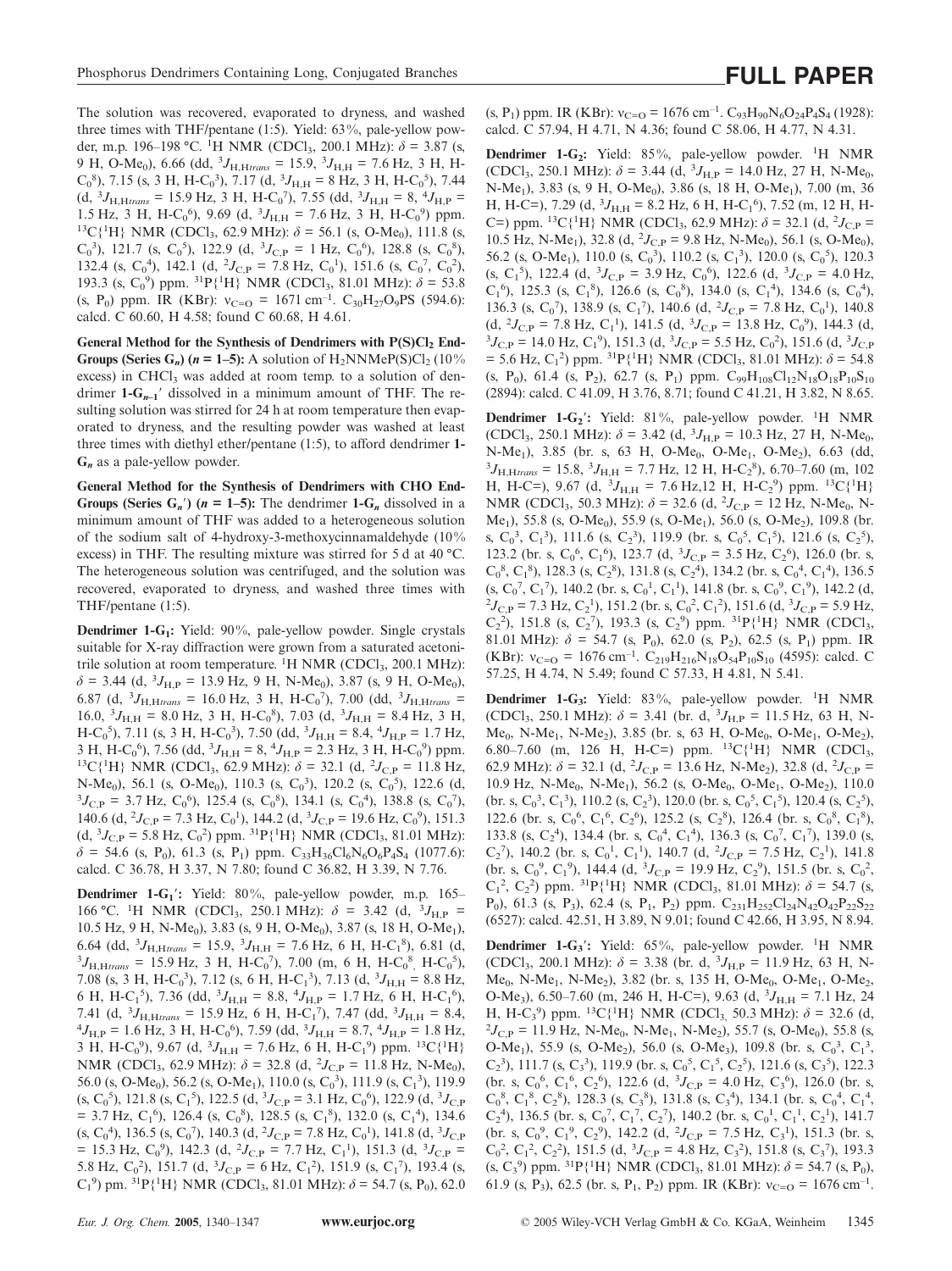$C_{471}H_{468}N_{42}O_{114}P_{22}S_{22}$  (9928): calcd. C 56.98, H 4.75, N 5.93; found C 57.07, H 4.82, N 5.87.

Dendrimer 1-G<sub>4</sub>: Yield: 80%, pale-yellow powder. <sup>1</sup>H NMR (CDCl<sub>3</sub>, 250.1 MHz):  $\delta = 3.40$  (br. d, <sup>3</sup>J<sub>H,P</sub> = 13 Hz, 135 H, N- $Me<sub>0</sub>$ , N-Me<sub>1</sub>, N-Me<sub>2</sub>, N-Me<sub>3</sub>), 3.83 (br. s, 135 H, O-Me<sub>0</sub>, O-Me<sub>1</sub>, O-Me<sub>2</sub>, O-Me<sub>3</sub>), 6.70–7.60 (m, 270 H, H-C=) ppm. <sup>13</sup>C{<sup>1</sup>H} NMR (CDCl<sub>3</sub>, 62.9 MHz):  $\delta = 32.0$  (d, <sup>2</sup>J<sub>C,P</sub> = 13.1 Hz, N-Me<sub>3</sub>), 32.7 (d, <sup>2</sup>J<sub>C,P</sub> = 11.5 Hz, N-Me<sub>3</sub>, N-Me<sub>3</sub>, D-Me<sub>3</sub>, O-Me<sub>3</sub>  ${}^{2}J_{\text{CP}}$  = 11.5 Hz, N-Me<sub>0</sub>, N-Me<sub>1</sub>, N-Me<sub>2</sub>), 56.0 (s, O-Me<sub>0</sub>, O-Me<sub>1</sub>, O-Me<sub>2</sub>, O-Me<sub>3</sub>), 109.7 (br. s, C<sub>0</sub><sup>3</sup>, C<sub>1</sub><sup>3</sup>, C<sub>2</sub><sup>3</sup>), 110.0 (s, C<sub>3</sub><sup>3</sup>), 119.9  $\text{(br. s, } C_0^5, C_1^5, C_2^5), 120.2 \text{ (s, } C_3^5), 122.4 \text{ (br. s, } C_0^6, C_1^6, C_2^6, C_3^6),$ 125.0 (s,  $C_3^8$ ), 126.2 (br. s,  $C_0^8$ ,  $C_1^8$ ,  $C_2^8$ ), 133.7 (s,  $C_3^4$ ), 134.2 (br. s,  $C_0^4$ ,  $C_1^4$ ,  $C_2^4$ ), 136.2 (br. s,  $C_0^7$ ,  $C_1^7$ ,  $C_2^7$ ), 138.8 (s,  $C_3^7$ ), 140.1 (br. d,  $^2J_{\text{C,P}} = 8.0 \text{ Hz}, \text{C}_0^1, \text{C}_1^1, \text{C}_2^1$ ), 140.5 (d,  $^2J_{\text{C,P}} = 7.0 \text{ Hz}, \text{C}_3^1$ ), 141.4 (br. m,  $C_0^9$ ,  $C_1^9$ ,  $C_2^9$ ), 144.2 (d,  ${}^3J_{C,P} = 18.5$  Hz,  $C_3^9$ ), 151.3 (br. d,  ${}^{3}J_{C,P} = 4.5$  Hz,  $C_0^2$ ,  $C_1^2$ ,  $C_2^2$ ,  $C_3^2$ ) ppm.  ${}^{31}P\{{}^{1}H\}$  NMR (CDCl<sub>3</sub>, 81.01 MHz):  $\delta$  = 54.7 (s, P<sub>0</sub>), 61.4 (s, P<sub>4</sub>), 62.9 (s, P<sub>3</sub>), 63.0  $(s, P_2)$ , 63.1  $(s, P_1)$  ppm.  $C_{495}H_{540}Cl_{48}N_{90}O_{90}P_{46}S_{46}$  (13 792): calcd. C 43.11, H 3.95, N 9.14; found C 43.28, H 4.02, N 9.06.

**Dendrimer 1-G<sub>4</sub>':** Yield: 70%, pale-yellow powder. <sup>1</sup>H NMR (CDCl<sub>3</sub>, 250.1 MHz):  $\delta$  = 3.38 (br. s, 135 H, N-Me<sub>0</sub>, N-Me<sub>1</sub>, N- $Me<sub>2</sub>$ , N-Me<sub>3</sub>), 3.84 (br. s, 279 H, O-Me<sub>0</sub>, O-Me<sub>1</sub>, O-Me<sub>2</sub>, O-Me<sub>3</sub>, O-Me<sub>4</sub>), 6.50-7.60 (m, 510 H, H-C=), 9.64 (br. s, 48 H, H-C<sub>4</sub><sup>9</sup>) ppm. <sup>13</sup>C{<sup>1</sup>H} NMR (CDCl<sub>3,</sub> 62.9 MHz):  $\delta = 32.7$  (d, <sup>2</sup>J<sub>C,P</sub> = 11.9 Hz, N-Me<sub>0</sub>, N-Me<sub>1</sub>, N-Me<sub>2</sub>, N-Me<sub>3</sub>), 56.1 (s, O-Me<sub>0</sub>, O-Me<sub>1</sub>, O-Me<sub>2</sub>, O-Me<sub>3</sub>), 56.2 (s, O-Me<sub>4</sub>), 110.0 (br. s, C<sub>0</sub><sup>3</sup>, C<sub>1</sub><sup>3</sup>, C<sub>2</sub><sup>3</sup>, C<sub>3</sub><sup>3</sup>), 111.9 (s, C<sub>4</sub><sup>3</sup>), 120.0 (br. s, C<sub>0</sub><sup>5</sup>, C<sub>1</sub><sup>5</sup>, C<sub>2</sub><sup>5</sup>, C<sub>3</sub><sup>5</sup>), 121.8 (s, C<sub>4</sub><sup>5</sup>), 122.6 (br. s,  $C_0^6$ ,  $C_1^6$ ,  $C_2^6$ ,  $C_3^6$ ), 122.8 (br. s,  $C_4^6$ ), 126.2 (br. s,  $C_0^8$ ,  $C_1^8$ ,  $C_2^8$ ,  $C_3^8$ ), 128.5 (s,  $C_4^8$ ), 132.0 (s,  $C_4^4$ ), 134.3 (br. s,  $C_0^4$ ,  $C_1^4$ ,  $C_2^4$ ,  $C_3^4$ ), 136.5 (br. s,  $C_0^7$ ,  $C_1^7$ ,  $C_2^7$ ,  $C_3^7$ ), 140.3 (br. s,  $C_0^1$ ,  $C_1^1$ ,  $C_2^1$ , C<sub>3</sub><sup>1</sup>), 141.8 (br. s, C<sub>0</sub><sup>9</sup>, C<sub>1</sub><sup>9</sup>, C<sub>2</sub><sup>9</sup>, C<sub>3</sub><sup>9</sup>), 142.3 (d, <sup>2</sup>J<sub>C,P</sub> = 7.2 Hz, C<sub>4</sub><sup>1</sup>), 151.3 (br. d,  ${}^{3}J_{C,P} = 5.4$  Hz,  $C_0^2$ ,  $C_1^2$ ,  $C_2^2$ ,  $C_3^2$ ), 151.5 (d,  ${}^{3}J_{C,P} =$ 4.8 Hz,  $C_4^2$ ), 151.9 (s,  $C_4^7$ ), 193.5 (s,  $C_4^9$ ) ppm. <sup>31</sup>P{<sup>1</sup>H} NMR (CDCl<sub>3</sub>, 101.2 MHz):  $\delta$  = 54.9 (s, P<sub>0</sub>), 62.4 (s, P<sub>4</sub>), 63.2 (br. s, P<sub>1</sub>, P<sub>2</sub>, P<sub>3</sub>) ppm. IR (KBr):  $v_{C=O} = 1676$  cm<sup>-1</sup>. C<sub>975</sub>H<sub>972</sub>N<sub>90</sub>O<sub>234</sub>P<sub>46</sub>S<sub>46</sub> (20 595): calcd. C 56.86, H 4.76, N 6.12; found C 56.99, H 4.83, N 6.05.

Dendrimer 1-G<sub>5</sub>: Yield: 79%, pale-yellow powder. <sup>1</sup>H NMR (CDCl<sub>3</sub>, 200.1 MHz):  $\delta$  = 3.40 (br. s, 279 H, N-Me<sub>0</sub>, N-Me<sub>1</sub>, N- $Me_2$ , N-Me<sub>3</sub>, N-Me<sub>4</sub>), 3.82 (br. s, 279 H, O-Me<sub>0</sub>, O-Me<sub>1</sub>, O-Me<sub>2</sub>, O-Me<sub>3</sub>, O-Me<sub>4</sub>), 6.70–7.60 (m, 558 H, H-C=) ppm. <sup>13</sup>C{<sup>1</sup>H} NMR (CDCl<sub>3</sub>, 50.3 MHz):  $\delta = 32.9$  (d, <sup>2</sup>J<sub>C,P</sub> = 13.0 Hz, N-Me<sub>4</sub>), 32.6 (d, 2<sub>Jc,P</sub> = 11.7 Hz, N-Me<sub>2</sub>), Me<sub>2</sub>, N-Me<sub>2</sub>), 56.0 (s, O-Me<sub>3</sub>)  $^{2}J_{\text{C,P}}$  = 11.7 Hz, N-Me<sub>0</sub>, N-Me<sub>1</sub>, N-Me<sub>2</sub>, N-Me<sub>3</sub>), 56.0 (s, O-Me<sub>0</sub>, O-Me<sub>1</sub>, O-Me<sub>2</sub>, O-Me<sub>3</sub>, O-Me<sub>4</sub>), 109.8 (br. s,  $C_0^3$ ,  $C_1^3$ ,  $C_2^3$ ,  $C_3^3$ ), 110.0 (s, C<sub>4</sub><sup>3</sup>), 119.9 (br. s, C<sub>0</sub><sup>5</sup>, C<sub>1</sub><sup>5</sup>, C<sub>2</sub><sup>5</sup>, C<sub>3</sub><sup>5</sup>), 120.2 (s, C<sub>4</sub><sup>5</sup>), 122.4  $\rm (br. s, C<sub>0</sub><sup>6</sup>, C<sub>1</sub><sup>6</sup>, C<sub>2</sub><sup>6</sup>, C<sub>3</sub><sup>6</sup>, C<sub>4</sub><sup>6</sup>), 125.0 (s, C<sub>4</sub><sup>8</sup>), 126.2 (br. s, C<sub>0</sub><sup>8</sup>, C<sub>1</sub><sup>8</sup>),$  $C_2^8$ ,  $C_3^8$ ), 133.7 (s,  $C_4^4$ ), 134.2 (br. s,  $C_0^4$ ,  $C_1^4$ ,  $C_2^4$ ,  $C_3^4$ ), 136.1 (br. s,  $C_0^7$ ,  $C_1^7$ ,  $C_2^7$ ,  $C_3^7$ ), 138.8 (s,  $C_4^7$ ), 140.1 (br. d,  $^2J_{C,P} = 8.0$  Hz,  $C_0^1$ ,  $C_1^1$ ,  $C_2^1$ ,  $C_3^1$ ), 140.5 (d,  $^2J_{C,P} = 7.0$  Hz,  $C_4^1$ ), 141.5 (br. m,  $C_0^9$ ,  $C_1^9$ ,  $C_2^9$ ,  $C_3^9$ ), 144.2 (d,  ${}^3J_{C,P} = 18.6$  Hz,  $C_4^9$ ), 151.3 (br. s,  $C_0^2$ ,  $C_1^2$ ,  $C_2^2$ ,  $C_3^2$ ,  $C_4^2$ ) ppm. <sup>31</sup>P{<sup>1</sup>H} NMR (CDCl<sub>3</sub>, 81.01 MHz):  $\delta$  $= 54.7$  (s, P<sub>0</sub>), 61.4 (s, P<sub>5</sub>), 63.0 (s, P<sub>4</sub>), 63.1 (s, P<sub>1</sub>, P<sub>2</sub>, P<sub>3</sub>) ppm. C1023H1116Cl96N186O186P94S94 (28 322): calcd. C 43.38, H 3.97, N 9.20; found C 43.46, H 4.02, N 9.14.

**Dendrimer 1-G<sub>5</sub>**: Yield: 63%, pale-yellow powder. <sup>1</sup>H NMR (CDCl<sub>3</sub>, 250.1 MHz):  $\delta = 3.40$  (br. d,  $^{3}J_{\text{H,P}} = 9.5$  Hz, 279 H, N-Me<sub>0</sub>, N-Me<sub>1</sub>, N-Me<sub>2</sub>, N-Me<sub>3</sub>, N-Me<sub>4</sub>), 3.85 (br. s, 567 H, O-Me<sub>0</sub>, O-Me<sub>1</sub>, O-Me<sub>2</sub>, O-Me<sub>3</sub>, O-Me<sub>4</sub>, O-Me<sub>5</sub>), 6.50–7.60 (m, 1038 H, H-C=), 9.66 (br. d,  ${}^{3}J_{\text{H,H}} = 5 \text{ Hz}$ , 96 H, H-C<sub>5</sub><sup>9</sup>). <sup>13</sup>C{<sup>1</sup>H} NMR  $(CDCl_3, 62.9 MHz): \delta = 32.7 (d, {}^2J_{C,P} = 11.8 Hz, N-Me_0, N-Me_1,$ N-Me<sub>2</sub>, N-Me<sub>3</sub>, N-Me<sub>4</sub>), 56.1 (s, O-Me<sub>0</sub>, O-Me<sub>1</sub>, O-Me<sub>2</sub>, O-Me<sub>3</sub>, O-Me<sub>4</sub>), 56.2 (s, O-Me<sub>5</sub>), 110.0 (br. s, C<sub>0</sub><sup>3</sup>, C<sub>1</sub><sup>3</sup>, C<sub>2</sub><sup>3</sup>, C<sub>3</sub><sup>3</sup>, C<sub>4</sub><sup>3</sup>), 111.9  $(s, C_5^3)$ , 120.0 (br. s,  $C_0^5$ ,  $C_1^5$ ,  $C_2^5$ ,  $C_3^5$ ), 121.8 (s,  $C_4^5$ ), 122.6 (br. s,

 $C_0^6$ ,  $C_1^6$ ,  $C_2^6$ ,  $C_3^6$ ), 122.8 (br. s,  $C_4^6$ ), 126.2 (br. s,  $C_0^8$ ,  $C_1^8$ ,  $C_2^8$ ,  $C_3^8$ ,  $C_4^8$ ), 128.5 (s,  $C_5^8$ ), 132.0 (s,  $C_5^4$ ), 134.3 (br. s,  $C_0^4$ ,  $C_1^4$ ,  $C_2^4$ ,  $C_3^4$ ,  $C_4^4$ ), 136.7 (br. s,  $C_0^7$ ,  $C_1^7$ ,  $C_2^7$ ,  $C_3^7$ ,  $C_4^7$ ), 140.4 (br. s,  $C_0^1$ ,  $C_1^1$ ,  $C_2^1$ ,  $C_3^1$ ,  $C_4^1$ ), 142.0 (br. s,  $C_0^9$ ,  $C_1^9$ ,  $C_2^9$ ,  $C_3^9$ ,  $C_4^9$ ), 142.4 (d,  ${}^{2}J_{\rm C,P}$  = 7.0 Hz, C<sub>5</sub><sup>1</sup>), 151.3 (br. d, <sup>3</sup> $J_{\rm C,P}$  = 5 Hz, C<sub>0</sub><sup>2</sup>, C<sub>1</sub><sup>2</sup>, C<sub>2</sub><sup>2</sup>, C<sub>3</sub><sup>2</sup>,  $C_4^2$ ), 151.5 (d,  ${}^3J_{C,P} = 5$  Hz,  $C_5^2$ ), 151.9 (s,  $C_5^7$ ), 193.4 (s,  $C_5^9$ ) ppm. <sup>31</sup>P{<sup>1</sup>H} NMR (CDCl<sub>3</sub>, 81.0 MHz):  $\delta$  = 54.9 (s, P<sub>0</sub>), 62.4 (s, P<sub>5</sub>), 63.2 (br. s, P<sub>1</sub>, P<sub>2</sub>, P<sub>3</sub>, P<sub>4</sub>). IR (KBr):  $v_{C=Q} = 1676$  cm<sup>-1</sup>.  $C_{1983}H_{1980}N_{186}O_{474}P_{94}S_{94}$  (41 928): calcd. C 56.81, H 4.76, N 6.21; found C 56.96, H 4.82, N 6.17.

**X-ray Crystallographic Study:** Crystal structure information is given in Table 3. Data were collected at low temperature on a IPDS STOE diffractometer equipped with graphite-monochromated Mo- $K_a$  radiation ( $\lambda = 0.71073$ Å) and an Oxford Cryosystems Cryostream Cooler Device. The final unit-cell parameters were obtained by means of a least-squares refinement performed on a set of 8000 well-measured reflections; crystal decay was monitored during the data collections, no significant fluctuations of intensities were observed. The structure was solved by direct methods using SIR92,<sup>[19]</sup> and refined by means of least-squares procedures on *F* using the programs of the PC version of CRYSTALS.[20] Atomic scattering factors were taken from the International tables for X-ray Crystallography.[21] All final phosphorus, chlorine and sulfur atom positions were refined anisotropically. Hydrogen atoms were introduced in calculated positions in the last refinements and were allocated an overall refinable isotropic thermal parameter. A weighting scheme of the form *w* = *w'*[1 – {(||*F*<sub>o</sub>| – |*F*<sub>c</sub>||)/6σ(*F*<sub>o</sub>)}<sup>2</sup>]<sup>2</sup> with *w'* =  $1/\Sigma_r A_rT_r(X)$  with coefficients 1.44, 0.859 and 0.977 for a Chebychev series for which  $X = F_c/F_c(\text{max.})$  was used. CAMERON<sup>[22]</sup> was used for the drawing. CCDC-249559 contains the supplementary crystallographic data for this paper. These data can be obtained free of charge from The Cambridge Crystallographic Data Centre via www.ccdc.cam.ac.uk/data\_request/cif.

|  |  |  |  |  |  |  |  | Table 3. Crystal data, data collection, and structure refinement. |
|--|--|--|--|--|--|--|--|-------------------------------------------------------------------|
|--|--|--|--|--|--|--|--|-------------------------------------------------------------------|

| Empirical formula<br>Molecular mass | $C_{35}H_{39}Cl_6N_7O_6P_4S_4$<br>1118.61     |
|-------------------------------------|-----------------------------------------------|
|                                     | $0.71073 \text{ Å}$                           |
| Wavelength                          |                                               |
| Crystal system, space group         | triclinic, P1                                 |
| Unit cell dimensions                | $a = 12.865(1)$ A                             |
|                                     | $b = 13.974(2)$ Å                             |
|                                     | $c = 14.279(2)$ Å                             |
|                                     | $a = 94.10(1)$ °                              |
|                                     | $\beta = 97.34(1)$ °                          |
|                                     | $\gamma = 98.08(1)$ °                         |
| Volume                              | $2510.2(5)$ Å <sup>3</sup>                    |
| Z, calculated density               | 2, 1.48                                       |
| Absorption coefficient              | $0.685$ mm <sup>-1</sup>                      |
| $F_{000}$                           | 1144                                          |
| Crystal size                        | $0.05 \times 0.25 \times 0.30$ mm             |
| Crystal colour and form             | pale-yellow plate                             |
| $\theta$ range for data collection  | $2.16 - 26.19$ °                              |
| Index ranges                        | $-15 \le h \le 15$                            |
|                                     | $-17 \le k \le 17$                            |
|                                     | $-17 \le l \le 17$                            |
| Reflections collected/unique        | 24992/9244 $[R(int) = 0.049]$                 |
| Refinement method                   | Full matrix least-squares on $F$              |
| Data/restraints/parameters          | 3339/0/320                                    |
| Goodness of fit on $F$              | 1.124                                         |
| Final R indices $[I > 2\sigma(I)]$  | $R1 = 0.0700$ , $wR2 = 0.0726$                |
| Largest diff. peak and hole         | $(0.79 \text{ and } -0.59)$ e Å <sup>-3</sup> |

## **Acknowledgments**

Thanks are due to the CNRS for financial support.